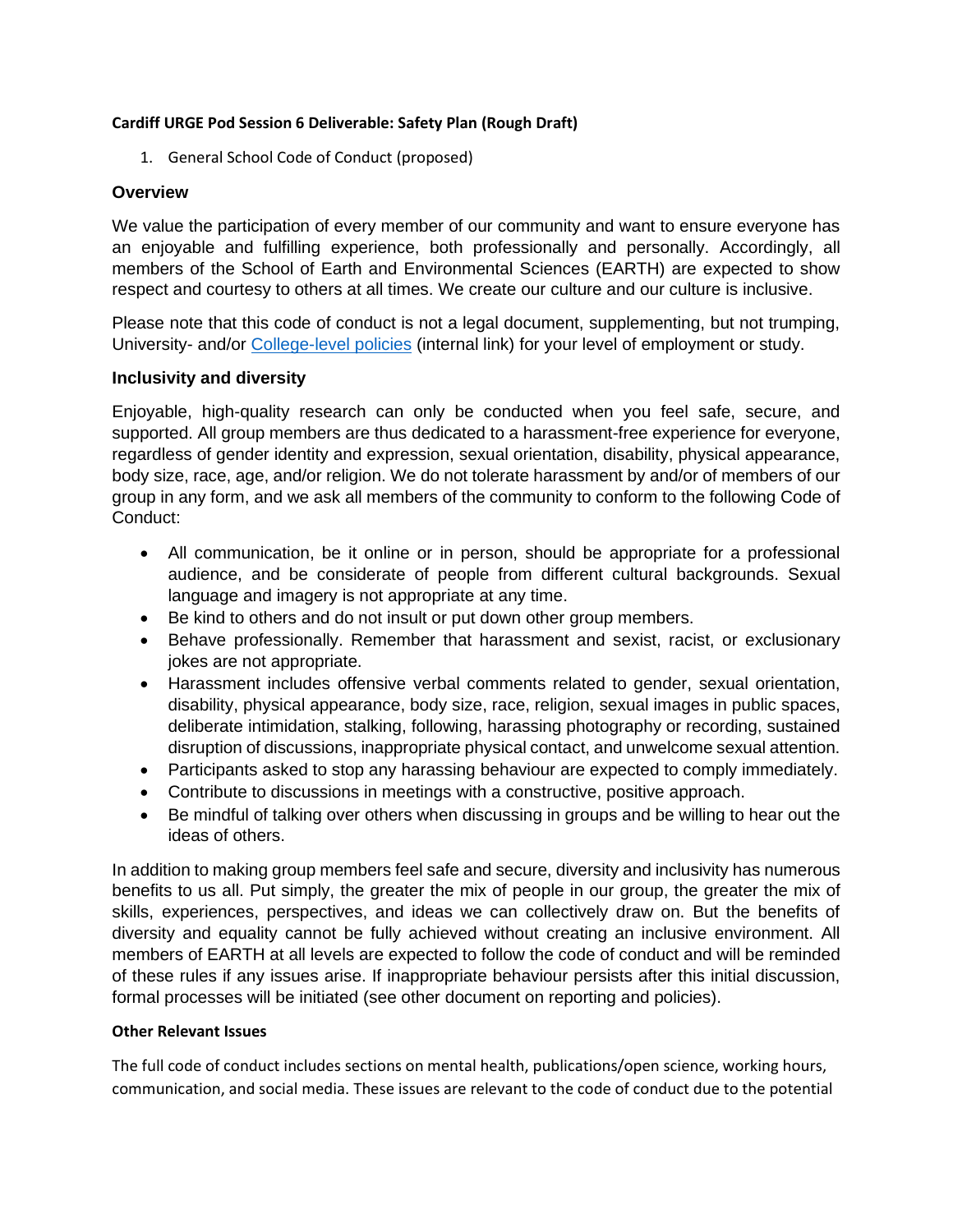for significant impact on particular groups, including early career and BAME+. As the new staff handbook is being developed, this material will be included.

- 2. General School Training Recommendation/Resources: antidiscrimination, bystander intervention, and de-escalation training
	- 2.1.Training Recommendations for Staff
		- **Equality & Diversity Trainings offered by the university are found here (particularly relevant modules listed below): [https://intranet.cardiff.ac.uk/staff/training-and-development/staff](https://intranet.cardiff.ac.uk/staff/training-and-development/staff-courses-and-programmes/training-courses/equality-and-diversity)[courses-and-programmes/training-courses/equality-and-diversity](https://intranet.cardiff.ac.uk/staff/training-and-development/staff-courses-and-programmes/training-courses/equality-and-diversity)**
			- **Equality, Diversity & Inclusion (online module, required by university)**
			- **Equality, Diversity & Inclusion for Team Leaders and Managers (sign up through CORE HR)**
			- **Understanding Race Bias (self-enrol through Learning Central)**
			- **[Understanding Unconscious Bias](https://learningcentral.cf.ac.uk/webapps/blackboard/execute/launcher?type=Course&id=_374670_1&url=)**
		- **Many trainings available in-person (not asynchronously) - work with university to get relevant by-stander intervention/**
		- **Consider Serc/Carlton list of relevant trainings (not all free/available here): <https://serc.carleton.edu/advancegeo/resources/training.html>**
			- **<https://www.ihollaback.org/harassmenttraining/> (free online bystander/de-escalation training)**
	- 2.2.Training Recommendations for Students
		- **[Understanding Unconscious Bias](https://learningcentral.cf.ac.uk/webapps/blackboard/execute/launcher?type=Course&id=_374670_1&url=) (Postgraduate students)**
		- **No other trainings on intranet, but recommend other activities: [https://intranet.cardiff.ac.uk/students/study/equality-diversity-and-inclusion/how-we-are](https://intranet.cardiff.ac.uk/students/study/equality-diversity-and-inclusion/how-we-are-inclusive/race/get-involved)[inclusive/race/get-involved](https://intranet.cardiff.ac.uk/students/study/equality-diversity-and-inclusion/how-we-are-inclusive/race/get-involved)**
		- **<https://marshallelearning.com/blog/student-bystander-training/> (free student training)**
- 3. General School Reporting Procedures
	- 3.1.Policies and instructions concerning reporting
		- [Prevent Policy](https://www.cardiff.ac.uk/public-information/policies-and-procedures/prevent-policy) at the university level in approaching the vulnerability of our staff and students with regard to harassment or radicalization.
		- [Students complaints procedure](https://www.cardiff.ac.uk/public-information/students-applicants/complaints) explaining how a student may report a complaint.
		- [Dignity at work and study policy](https://www.cardiff.ac.uk/public-information/policies-and-procedures/dignity-at-work-and-study)
	- 3.2.Emails for Reporting
		- Department, Lab, Division, Advisor or Supervisor Policies. School complaints administrator contact: [earthstudentcomplaints@cardiff.ac.uk](mailto:earthstudentcomplaints@cardiff.ac.uk)
		- Students and staff in our school can report the ED&I issues to [edi-earth@cardiff.ac.uk](mailto:edi-earth@cardiff.ac.uk) in which the emails will be addressed by our ED&I committee.
- 4. Field-Specific Additions: